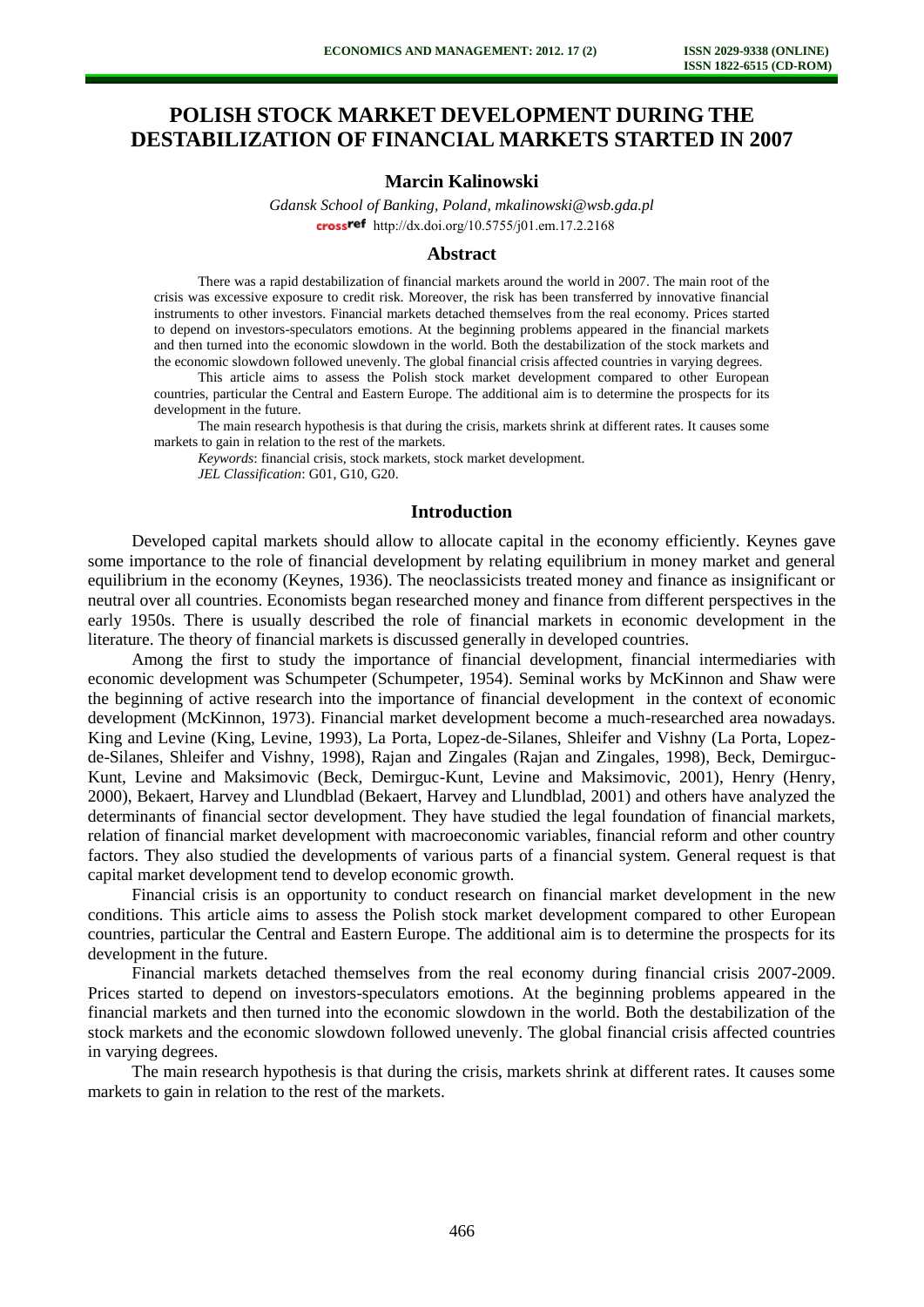# **Warsaw Stock Exchange**

The Warsaw Stock Exchange in its present configuration has existed for almost 22 years. Legal regulations pertaining to equities trade were specified in July 1990 after political changes in Poland. On 22 March 1991 the House of Parlament passed a bill on public equities. This was the legal basis of the main capital market institutions such as: the stock exchange, brokerage houses, trust funds. as well as Equities Committee being part of the government administration controlling and promoting the equities market.

Less than a month after the law on public equities trade and trust funds came into force, on 12 April 1991 the Finance Minister and Privatization Ministry representing the Treasury signed the foundation act of the Warsaw Stock Exchange. Four days later, on 16 April 1991 7 brokerage houses participated in the firs session of the new Warsaw Stock Exchange. Five companies were listed on the stock exchange. There were 120 purchase orders and the turnover amounted to PLN 1990 (USD 2000).

The Equity instruments market in Poland incorporates shares, the entitlement to shares and acquisition rights. In 2010 there were several platforms for share trade including the main market, the New Connect and external trade conducted by BondSpot Ltd.

# **Basic Warsaw Stock Exchange statistics in the period of financial market destabilization in the yea**r**s 2005-2010**

### *Market capitalization*

The year 2007-2009 is the time of serious financial market destabilization all over the world. The following study is devoted to the analysis of the Polish stock market development in this volatile period. Main market capitalization at the end of December 2011 it totaled PLN 643 bln. Domestic capitalization amounted to PLN 446 bln and foreign capitalization reached nearly PLN 200 bln. At the initial phase of the financial crisis (2008) capitalization of the Polish stock exchange decreased dramaticly (by 56%) from the level 1000 bln in 2007 to 465 bln PLN in 2008. In the years 2009 and 2010 there was a growth of Polish stock market capitalization attributed mainly to domestic companies (Figure 1).



**Figure 1.** Warsaw Stock Exchange capitalization in the years 1991-2011 (PLN mln)

*Source:* own elaboration based on data from the Warsaw Stock Exchange, www.gpw.com.pl (02.02.2012)

The Polish stock market as a whole in 2010, is placed in the  $12<sup>th</sup>$  position in Europe in terms of market capitalization. The largest European equity markets are in the UK, France and Germany. Denmark and Finland are, in terms of capitalization, reminiscent of Poland. The size of stock markets capitalization of shares in Europe is presented in Figure 2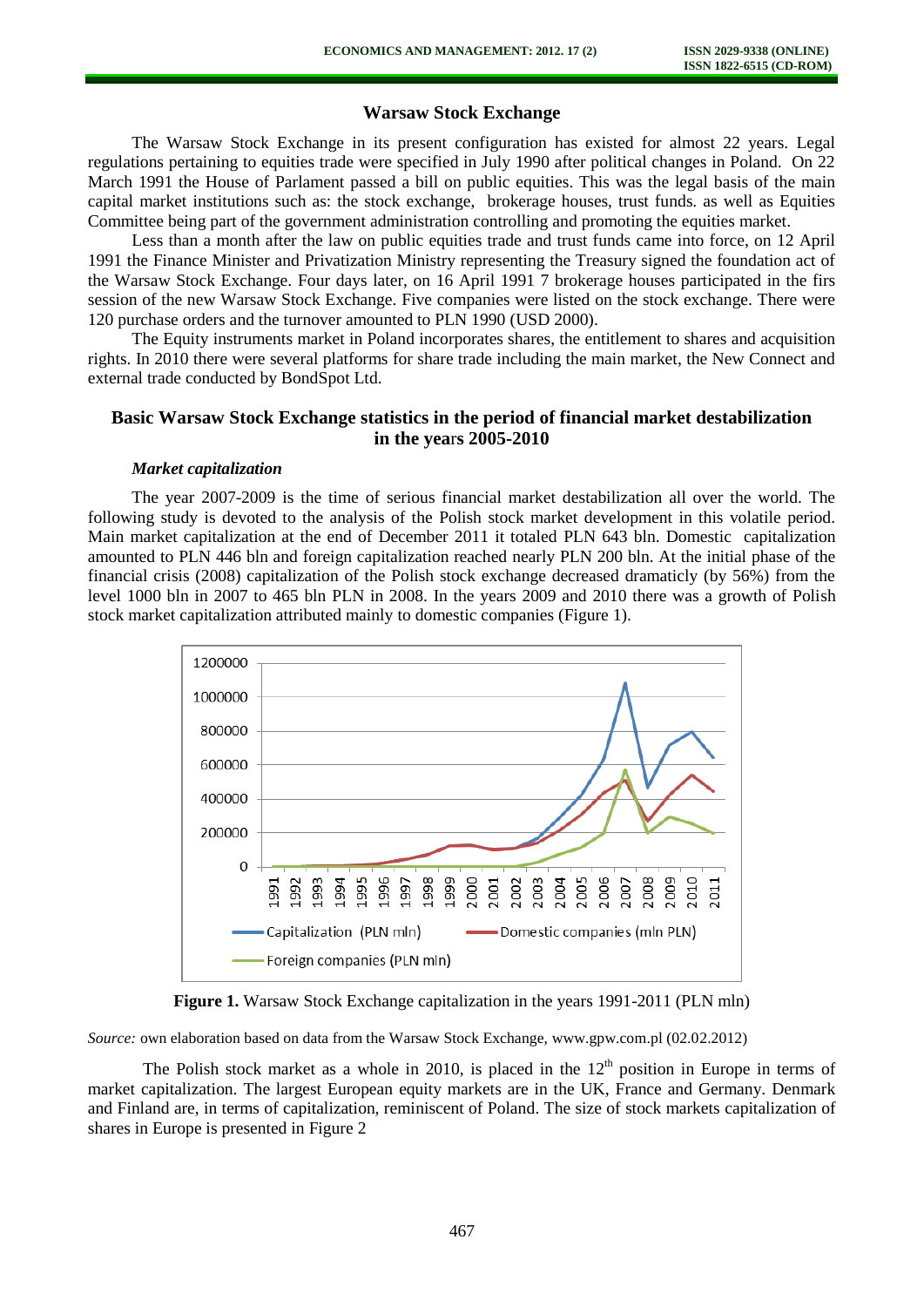



*Source:* own elaboration based on data World Federation of Exchanges*.* 

Poland, however, turns out to be a leader in terms of market capitalization in Central and Eastern Europe. Poland stands out in this group of countries with capitalization of more than four times higher than other markets in the Czech Republic and Romania (Figure 3).





*Source:* own elaboration based on data World Federation of Exchanges.

Capitalization of the WSE at the end of 2010 was higher than the capitalization of stock markets in Austria and Greece, the countries whose GDP is close to the Polish one. Far more companies were also listed on the WSE. In terms of the average daily value of transactions WSE was ranked as high among the relatively small markets in Europe. Turnover on the major European stock exchanges (LSE, NYSE Euronext, Deutsche Boerse) was in fact several times higher than on the Warsaw Stock Exchange. Liquidity on the Warsaw Stock Exchange measured by the ratio of turnover to capitalization of these instruments was low in Poland not only compared with the large stock exchanges, but also in comparison with the stock exchanges of a similar size (eg the Athens Stock Exchange and the Vienna Stock Exchange).

The reason for low liquidity of shares on the Warsaw Stock Exchange was a relatively large number of companies with small capitalization and low free float, whose shares were traded on this market. According to the World Federation of Exchanges (WFE), the average capitalization of companies listed on WSE at the end of 2010 amounted to USD 326 million and was almost four times lower than the average market capitalization of companies listed on other European markets (1 252 million). The experience of other countries shows that the markets where mainly small companies shares are traded have lower liquidity than markets where large companies stocks are primarily traded. The reason is that investors are relatively more likely to invest in shares of large companies than in shares of small companies (Sobolewski, Tymoczko, 2011).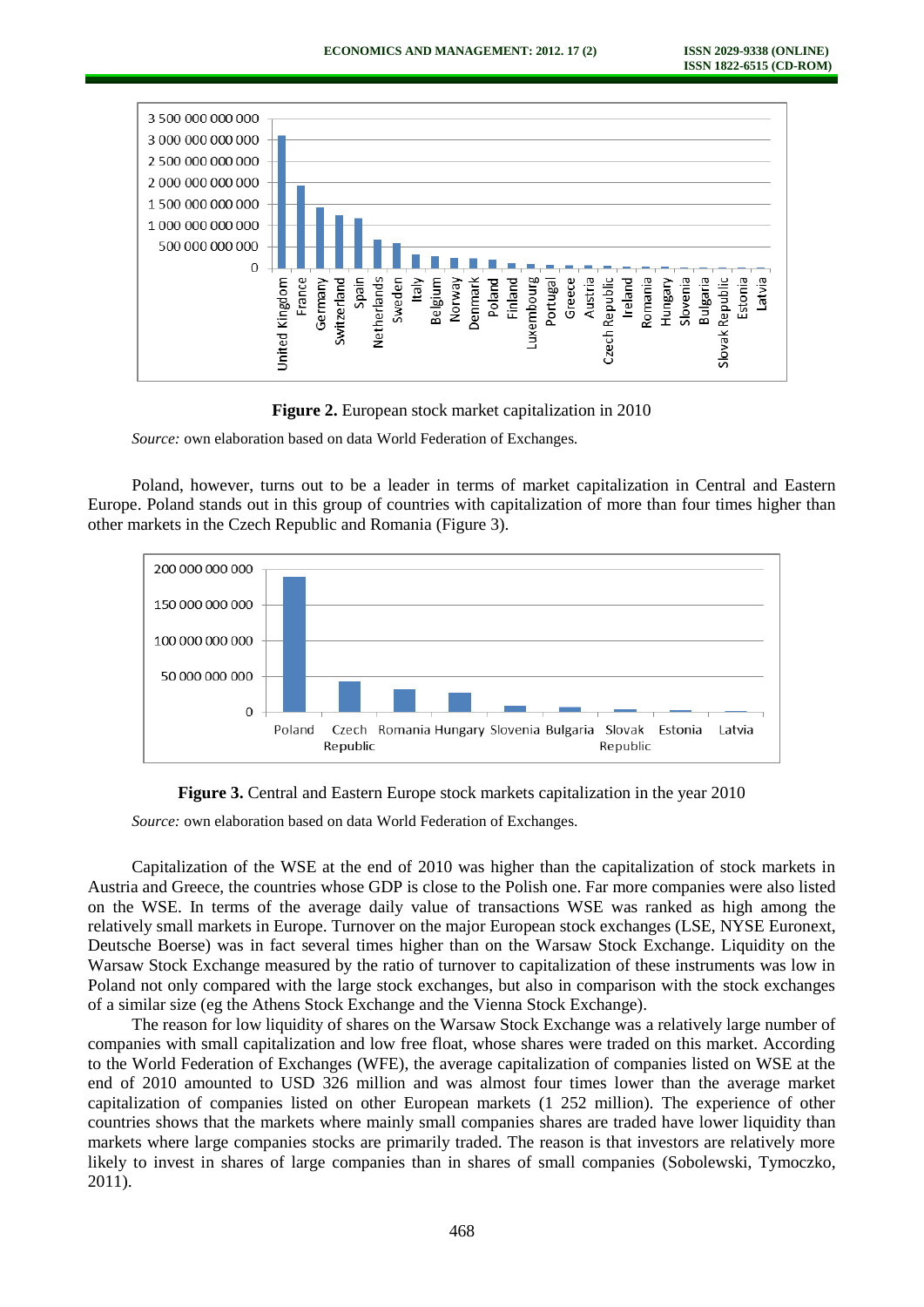Another factor affecting the low liquidity of the stock market on the WSE was the lack of efficient short selling shares mechanism. This limits the stock market liquidity, because shares held by long-term investment strategy entities (eg, strategic investors, pension funds) are not coming back to re-trading. Concentration of capitalization, defined as the ratio of 5% of the capitalization of domestic companies with the largest capitalization to the capitalization of all domestic companies, at the end of 2010 was 74.6% and was slightly higher than the average for other European exchanges (67.1%).

Concentration is another important stock market indicator (Rajan, Zingales, 2003). The concentration of shares turnover of companies quoted on the Warsaw Stock Exchange, calculated as the ratio of the value of transactions 5% of domestic companies with the highest value of trading turnover to the turnover of trading of all domestic companies, was also higher than the average for the European stock, which amounted to 76.3%. Higher levels of these indicators for the Warsaw Stock Exchange indicates that the activity of stock market investors is focused on a relatively small number of companies.

The capitalization of the Stock Exchange in Warsaw during the period of destabilization was generated mainly by domestic companies. The capitalization of foreign companies was higher than the domestic in 2007. These relationships reversed in subsequent years, and in 2011 foreign companies accounted for 30% of capitalization.

#### *Capitalization/GDP ratio*

A key measure to assess the development of the stock market is the ratio of market capitalization to GDP (Beck, Levine, Loayza, 2000). It refers to the size of the stock market and the country's economic size. The relative level of stock market development can be measured on this basis. Therefore it is a key indicator distinguishing the Polish stock market position compared to other capital markets.

In 2005, the capitalization / GDP ratio in Poland amounted to 31 which places Polish market on the 21st place among the European markets. Financial market crisis in the years 2008-2009 affected the level of this ratio in all countries. In 2010 this ratio reached in Poland a value of 41 and in critical 2008 was 17.

The financial crisis of 2008-2009 changed the structure of the ranking of the equity markets development defined on the basis of the capitalization / GDP ratio. Poland when compared to other European countries gained at this time being placed after the crisis (in 2010) at the 13 position among European countries.

The Polish stock market took the opportunity given by period of instability to consolidate its position among European stock markets. The change of the capitalization / GDP ratio in 2005-2010 is presented in Figure 4.



**Figure 4.** The stock market capitalization / GDP ratio in European countries in the years 2005-2010 *Source*: own elaboration based on World Bank data, http://data.worldbank.org (23.01.2012)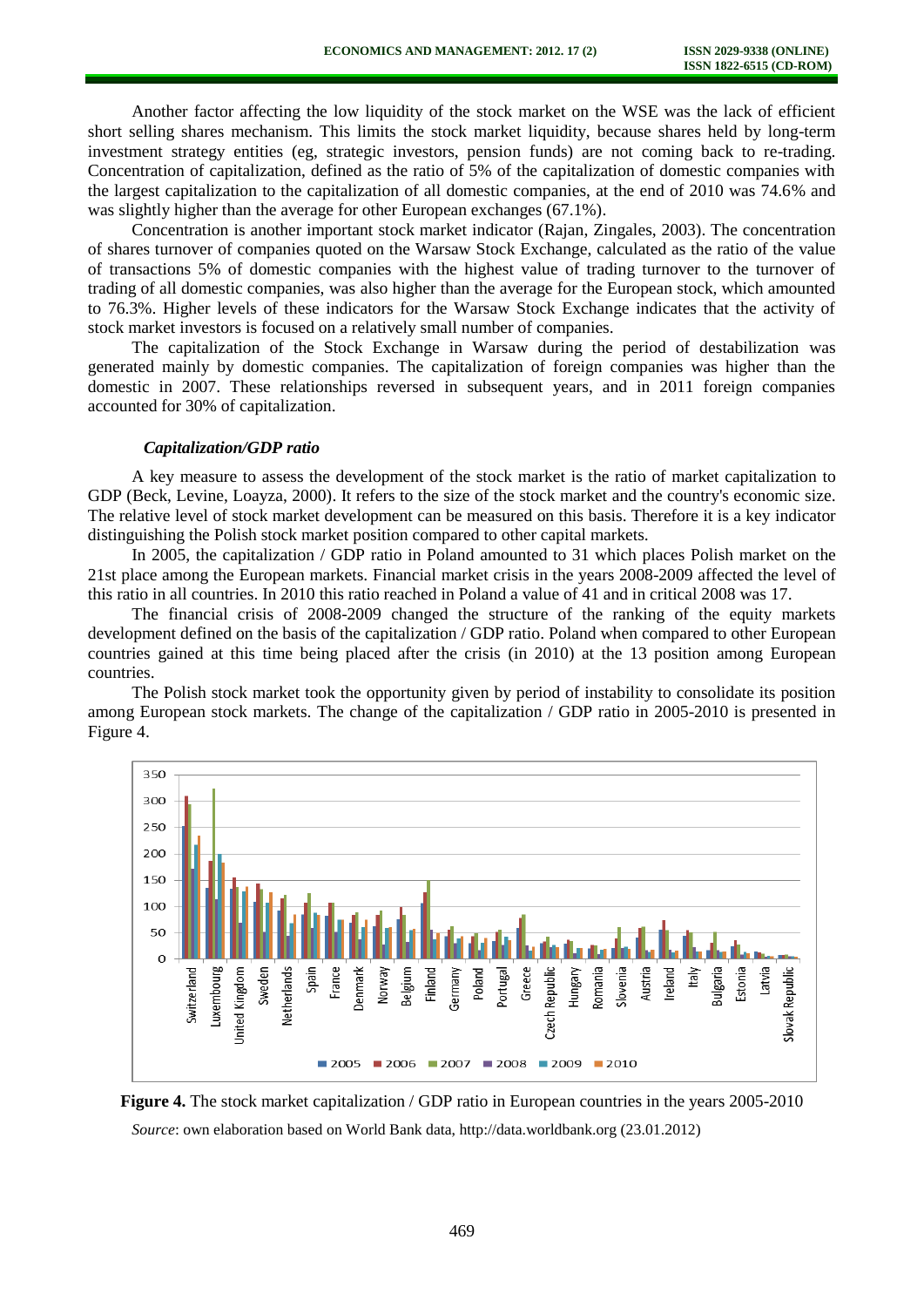A stock market is considered to be developed when the market capitalization / GDP ratio is higher than 50%. Poland in its over 20 year history has never reached that level yet. The Polish stock market was closest to this level in 2007 when the index value reached 49%.

It is important to note that a good economic situation of Poland against the background of other European countries prevented to increase and strengthen the position of the Polish stock market in the European arena using capitalization/GDP ratio.



**Chart 5.** Capitalization to GDP on the Warsaw Stock Exchange, 2000-2010

*Source:* own elaboration based on data from the FESE, www.fese.be, and World Bank, http://data.worldbank.org (23.01.2012)

### *Shares issues*

One reason for the Polish stock market improved position in Europe is a relatively high activity in the new issue of shares. The largest number of new shares on the Polish market took place in 2007 when there were 81 new listings. There was a sharp decrease in the number of IPOs during the crisis. They fell from 81 in 2007 to 13 in 2009. The Polish stock exchange reported 38 debuts in 2011. The annual number of withdrawals stood at approximately  $10<sup>th</sup>$  throughout the study period.





*Source:* own elaboration based on data from the Warsaw Stock Exchange, www.gpw.com.pl (02.02.2012)

There were introduced 34 companies on WSE in 2010, including shares in foreign entities, and three companies of the Treasury. WFE data show that the number of IPOs on the Warsaw Stock Exchange was ranked on the second place in Europe after the London Stock Exchange and on the fifth place in terms of their values (Table 1). There were issued mid-sized stocks on the WSE.

According to the WFE, the average capitalization of companies conducting initial public offerings on the Warsaw Stock Exchange amounted to USD 156 million in 2010 (USD 464 million in 2009) and it was significantly lower than in other European markets, where on average it amounted to 1 938.4 million. The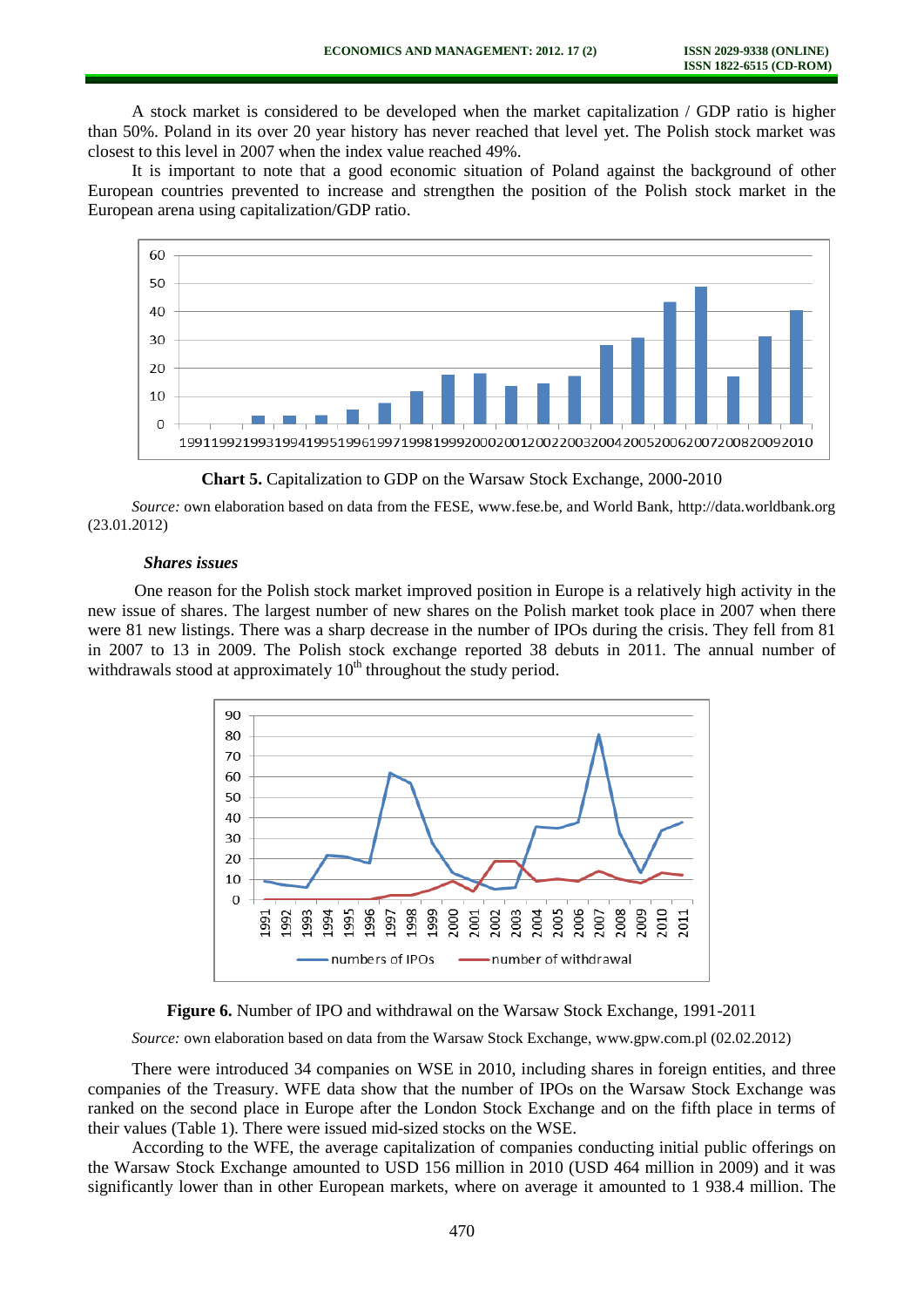average value of IPOs on the WSE, including the old and new shares issue, totalled USD 43 million, while for companies offering their shares to other European markets it was USD 700 million.

|                              | <b>Issued companies capitalization in</b><br>bln USD | <b>Number of IPOs</b> |
|------------------------------|------------------------------------------------------|-----------------------|
| <b>MICEX</b>                 | 63,2                                                 | 24                    |
| LSE Group                    | 60,4                                                 | 188                   |
| <b>Swiss Exchange</b>        | 50,5                                                 |                       |
| <b>BME</b>                   | 37,5                                                 | 53                    |
| <b>Warsaw Stock Exchange</b> | 17,1                                                 | 109                   |
| Deutsche Boerse              | 11,9                                                 | 108                   |
| Oslo                         | 11,7                                                 | 19                    |
| NASDAQ OMX Nordic            |                                                      |                       |
| Exchange                     | 11,1                                                 | 23                    |
| <b>NYSE Euronext</b>         | 7,7                                                  | 52                    |
| <b>Budapest</b>              | 0,3                                                  | 6                     |

**Table 1.** IPO on selected european stock markets in 2010

*Source:* own elaboration based on data World Federation of Exchanges.

Public offerings carried out by companies already listed on the Warsaw Stock Exchange (called Secondary Public Offering - SPO) was crucial for domestic stock market capitalization growth. The value of secondary share offerings in 2010 amounted to 8.3 billion zł and was over one-third less than in the previous year.

### *Stock market investors structure*

Different groups of investors are the participants of the stock markets . There are three basic groups of investors in the stock market: individual, institutional and foreign investors. The difference between them lies in the investment scale of individual investors. There is also a difference in the level of knowledge about capital market investments among different groups of investors. The behavior of the whole market is determined by the investors. Thus, the share of particular groups of investors will be critical in maintaining the market price. Investors with different groups making decisions are driven by other motivations and use different types of analysis. We can say that a strategy group with the largest share of turnover determines the behavior of the entire market and determines the other participants to adopt appropriate investment strategies. Each group of investors has different behaviors and reactions to price changes. At a time when investors are the largest group of private investors it can be assumed that the strategies of the group will determine the greatest changes in market prices. Institutional investors in taking decision on the stock market use fundamental analysis of companies primarily. In their case the price/generated profits or book value ratios will be relevant. Note, however, that in part institutional investors are in their decisions related to the reaction of individual investors in these institutions to acquire units or certificates. Individual investors, usually take investment decisions using technical analysis. The key factor here is the concept of a trend, pattern or a moving average rather than the fundamental value of the company. The decisions of foreign investors depend on the investment sentiment in various parts of the world and the position of the market in the region.

Equity markets destabilization significantly reduced the proportion of individual investors in stock market turnover on the Polish market. It accounted for 33% of the total turnover in 2007 and only 18% in 2008. At the same time, the share of foreign investors increased from 30% to 43%.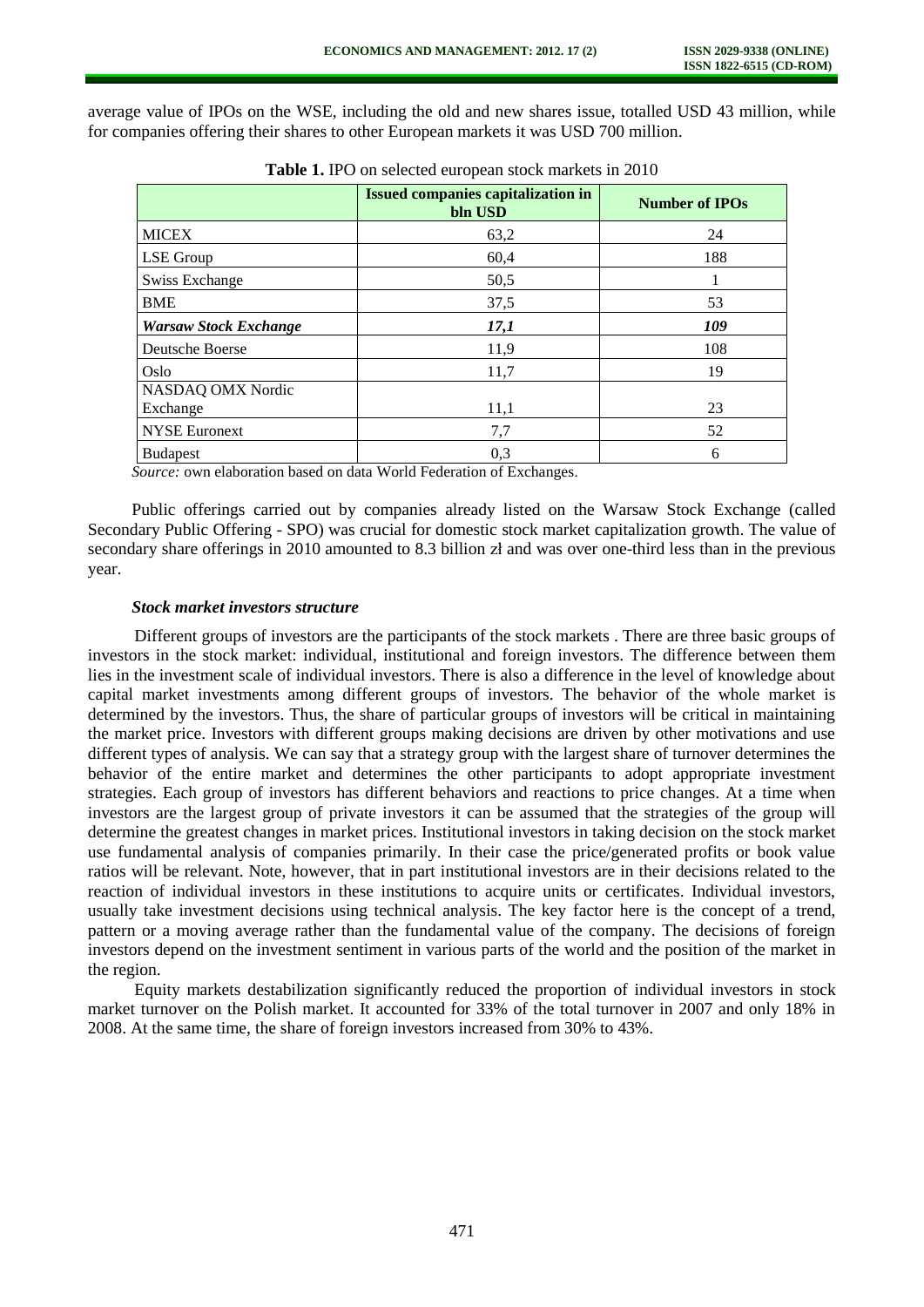



The high share of foreign institutional investors may be one reason for the relatively strong position in the Polish stock market in the world. These investors are more mature and this contributes to the efficiency of the stock market and reduces its overreaction.

# **Polish stock market growth prospects**

The Warsaw Stock Exchange is becoming the financial center of Central and Eastern Europe. The Polish stock exchange position seems to be unchallenged in the coming years. However, note that the privatization process in Poland is coming to the end, and the development of stock markets in the coming years should be generated by the issue of foreign companies shares.

The period of the financial crisis showed that foreign investors in such a difficult situation, do not lose confidence in the Polish capital market. This allows us to think positively about the future participation of this group of investors in the Polish stock market development.

The Warsaw Stock Exchange has the ambition of becoming a regional market and not just a local one. This can be achieved through acquisitions of other exchanges in the region of Europe.

# **Conclusions**

Analyses and tests show that the Polish stock market has a relatively strong position among European markets. The financial crisis in 2008-2009 affected the development of financial markets. Some markets lost and some gained in relation to others. The Polish stock market has gained strongly in the ranking of the development of equity markets in Europe.

The main hypothesis of the research article saying that during the crisis markets shrink at different rates, means that in relation to the rest of the market gains have been positively verified.

In order to verify the hypotheses analysis of selected development indicators of European stock exchanges were made in the article. These studies were conducted on the basis of data from the Warsaw Stock Exchange, the Federation of European Securities Exchanges and the World Bank. The data come from the period 2005-2010. These are the data from the stock exchange markets in Europe, with particular emphasis on the Warsaw Stock Exchange.

The analyses concerned the following data: capitalization, capitalization / GDP, the share of particular groups of investors in stock market turnover.

The analysis of the data on the development of stock markets shows that the Polish stock market endured a period of global financial markets instability relatively well. The Polish stock market position in the European arena strengthened in the years 2005-2010. The Polish stock market in 2010, occupies the 12th position in Europe in terms of capitalization and the 13<sup>th</sup> place in terms of capitalization / GDP. Before the financial crisis the Polish stock market placed itself at  $16<sup>th</sup>$  position in terms of capitalization and 21st in terms of the index capitalization / GDP.